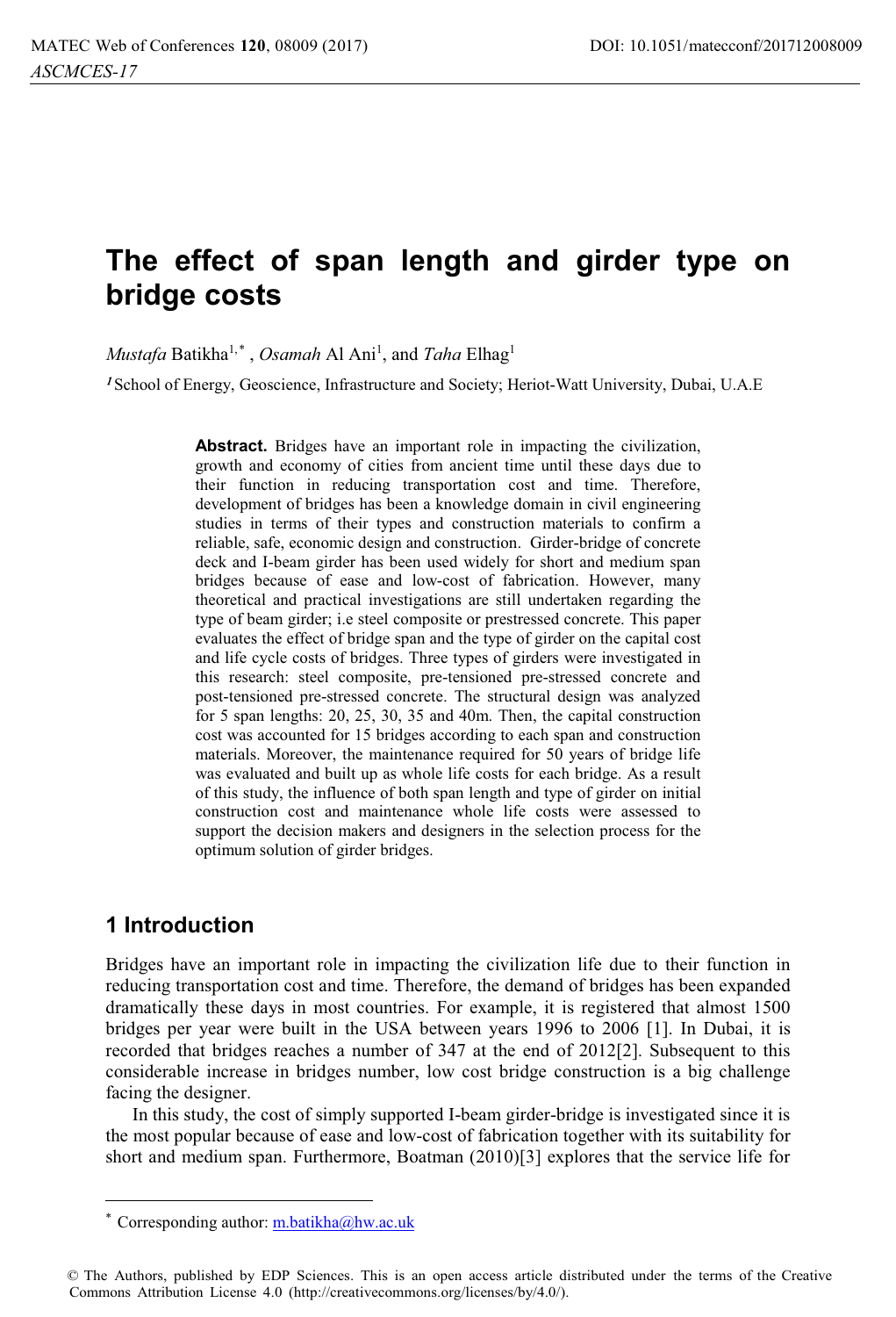steel composite I-Beam or pre-stressed I-beam is about 45 years which is 17 years more than using box-girder beam. This is another reason behind choosing I-beam for this study. On the other hand, three kinds of construction materials are selected for the girders of bridge: steel composite girder, pre-tensioned pre-stressed concrete girder and posttensioned pre-stressed concrete girder. Then, the effect of bridge span and the type of girder on the capital cost and life cycle costs of bridges is evaluated.

Many researchers have tried to answer the question of girder-bridge cost in respect of both span length and life cycle. For example, Jagtab and Shahezad (2016) [4] studied various spans of I-girder bridge to compare between the initial cost of using pre-stressed concrete girder or steel girder. In their work, it was found that steel beam is preferable for short span length up to 15m. Whereas, pre-stressed concrete girder is more economical in 37% for 24m span length. The saving may reach 46% for 36m span length. In 2016, Singh etal.[5] discussed two different span lengths for I-beam girder bridge: 20 m and 25m. Life service of 100 years was taken into consideration in the cost estimation. As a conclusion of their work, the pre-stressed I-girder bridge is the lowest cost compared to the composite steel I-girder. The concluded saving was 10% and 15% for 20m-span and 25m-span respectively. It is worth mentioning that Florida Department Of Transportation (FDOT) estimates the average cost of construction Pre-stress concrete I-girder simple span bridge as 12% less than using steel girder [6]. However, more studies still need to be undertaken to answer the bridge cost question according to span and materials in use where this paper analysed these costs for different spans.

## **2 Structural analysis of different simple-span bridges**

#### **2.1 Geometry, material properties and loading**

Five simply supported Bridges of different span-lengths were studied in this paper: 20, 25, 30, 35 and 40m. The section of girder-bridge is shown in Figure 1. The distance among girders is 2.25m with slab thickness of 200mm and carriageway of 6.95m. The concrete barrier has a self-weight of 6.22kN/m. While, 5kN/m2 was assumed for both asphalt selfweight and service loading. Using BD 37/01 (2002) [7], live loads was applied to bridge as HA-UDL of 12.4 kN/m2 plus HA-KEL of 32.9kN/m and HB-45 unit as described in Figure 2. In this study, The total length of the HB vehicle was taken as 9.6 m which leads to most sever affect to the bridge.

The concrete material was considered to have a cylindrical characteristic compressive strength equals to 40MPa and modulus of elasticity of 35GPa. While, the steel reinforcement has 460MPa yield strength and 200GPa elastic modulus. For pre-stressed section design, super low relaxation 7-wire strands were used. Each strand has 12.9mm diameter and 186kN ultimate load.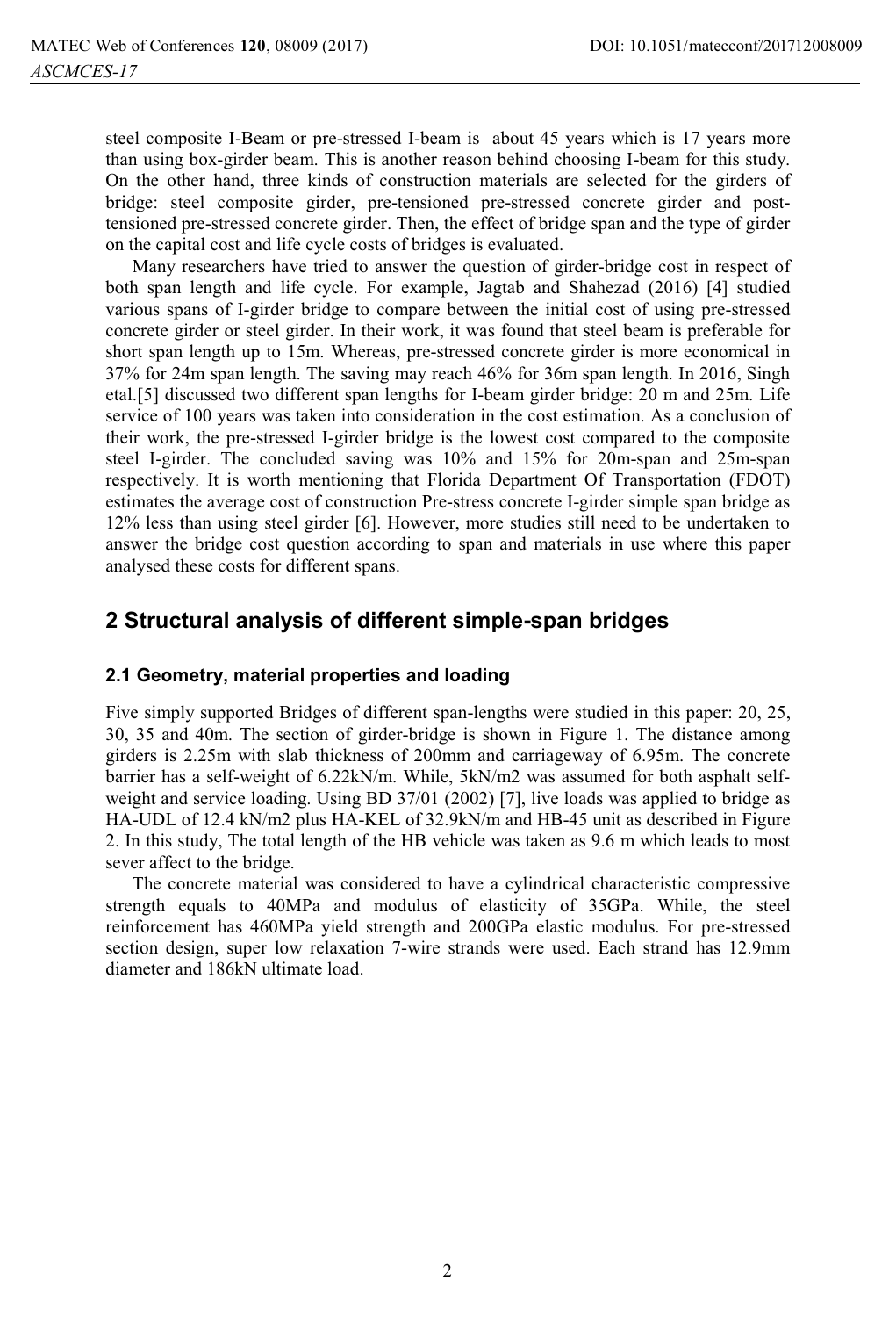



**Fig. 1.** Bridge cross section of 4 girder-system



Fig. 2. Traffic live load applied to the bridge[7].

#### **2.2 FE modeling and results**

Using SAP2000-Ver 15.0.1[8], elastic analysis was performed for all bridges using estimated sections (Appendix A). Table 1 presents the dimensions properties, the ultimate internal forces produced by the current analysis and the capacity (resistance) of each section. Both shear resistance and bending resistance for each section were obtained using BS 5950-3.1:1990 [9] for composite section and BS 8110-1:1997 [10] for pre-stressed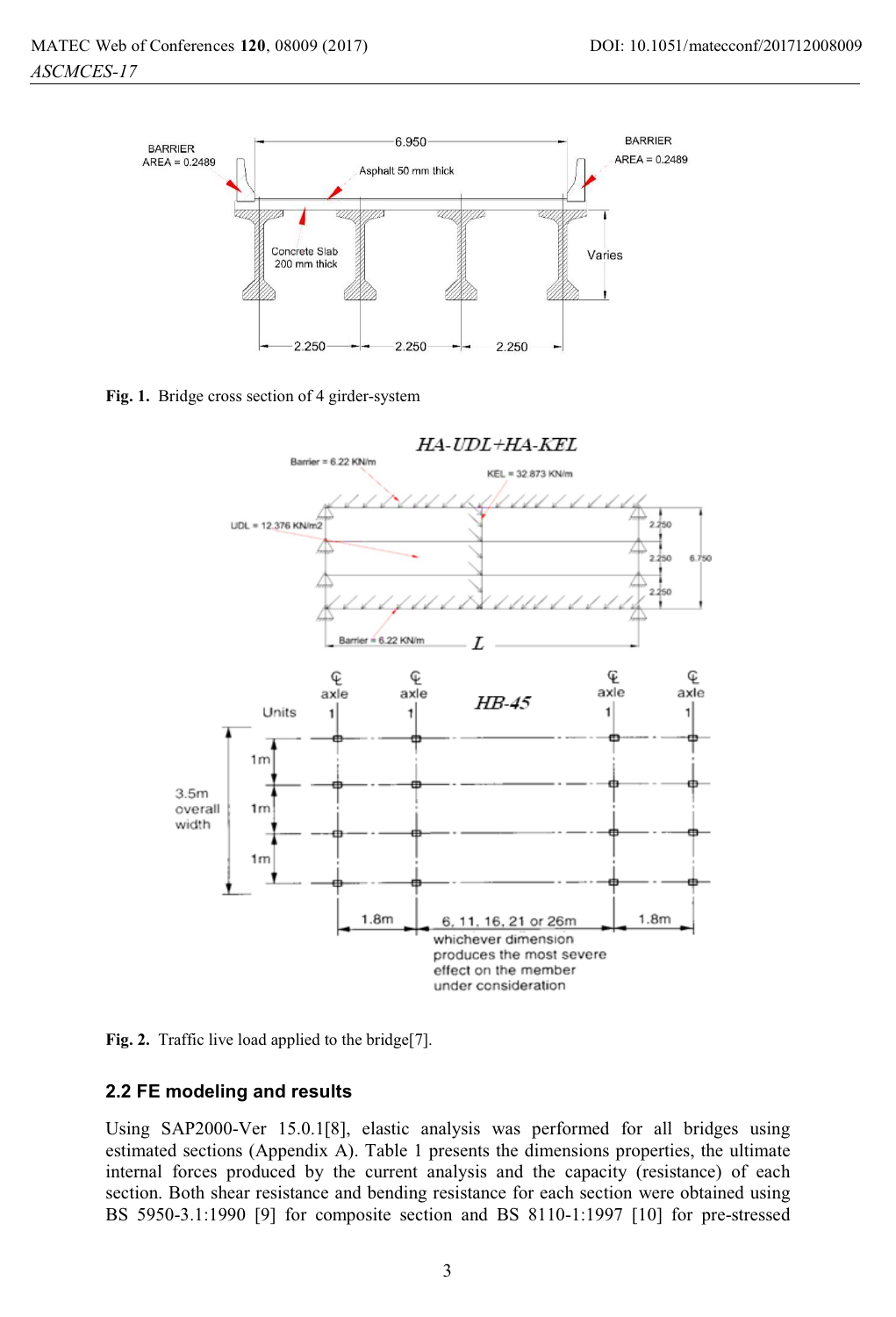concrete section. From Table 1, it can be seen clearly that the section estimation was proper since the ultimate bending moment is almost same as bending capacity.

Figure 3 describes the relationship between the span length and depth of the girder for the three cases used in this research: composite section, pre-tensioned pre-stressed concrete and post-tensioned pre-stressed concrete. It can be explored that steel composite girder offers always lower depth up to 41% less for 40m bridge span.

| <b>Section Details and Properties of Girders</b> |                         |              |                |                 |                         |                                                                    |                                                                                |                  |     |    |                      |                            |                                            |               |                    |
|--------------------------------------------------|-------------------------|--------------|----------------|-----------------|-------------------------|--------------------------------------------------------------------|--------------------------------------------------------------------------------|------------------|-----|----|----------------------|----------------------------|--------------------------------------------|---------------|--------------------|
| Sr<br>No.                                        | Girder<br>Length<br>(m) | Girder Type  | Girder<br>(m)  | Girder &<br>(m) | Section<br>Slab $(m)^2$ | Section Area<br>Depth Salb Depth Area with without Slab<br>$(m)^2$ | Moment of<br>Inertia<br>(mm) <sup>4</sup> .(10) <sup>1</sup><br>$\overline{2}$ | No. of Tendons   |     |    | Force<br>in<br>Tendo | Moment<br>Resis.<br>(KN,m) | <b>ULS</b><br>Moment Resis Shear<br>(KN.M) | Shear<br>(KN) | <b>ULS</b><br>(KN) |
|                                                  |                         |              |                |                 |                         |                                                                    |                                                                                | Bototm Top Total |     |    | ns (KN)              |                            |                                            |               |                    |
|                                                  |                         |              |                |                 |                         |                                                                    |                                                                                |                  |     |    |                      |                            |                                            |               |                    |
| 1                                                | 40 m                    | Pre-Tension  | $\overline{2}$ | 2.2             | 1.095                   | 0.645                                                              | 0.7163                                                                         | 69 <sub>B</sub>  | 3T  | 72 | 9375                 | 16770                      | 16186                                      | 922           | 1951               |
| $\overline{2}$                                   | 40 m                    | Post-Tensiom | $\overline{2}$ | 2.2             | 1.06                    | 0.6099                                                             | 0.5151                                                                         | 74 B             |     | 74 | 9635                 | 16702                      | 15798                                      | 1727          | 1951               |
| 3                                                | 40 m                    | Composite    | 1.1            | 1.3             |                         | 0.0701                                                             |                                                                                |                  |     |    |                      | 13607                      | 12228                                      | 7514          | 1361               |
|                                                  |                         |              |                |                 |                         |                                                                    |                                                                                |                  |     |    |                      |                            |                                            |               |                    |
| 4                                                | 35 m                    | Pre-Tension  | 1.8            | $\overline{2}$  | 1.055                   | 0.605                                                              | 0.5635                                                                         | 58 B             | 4 T | 62 | 8073                 | 12956                      | 12602                                      | 812           | 1793               |
| 5                                                | 35 m                    | Post-Tensiom | 1.8            | $\overline{2}$  | 1.035                   | 0.585                                                              | 0.3981                                                                         | 74B              |     | 74 | 9635                 | 12977                      | 12336                                      | 1585          | 1793               |
| 6                                                | 35 m                    | Composite    | 0.92           | 1.12            |                         | 0.0494                                                             |                                                                                |                  |     |    |                      | 9552                       | 9340                                       |               | 4080 1246          |
|                                                  |                         |              |                |                 |                         |                                                                    |                                                                                |                  |     |    |                      |                            |                                            |               |                    |
| 7                                                | 30 m                    | Pre-Tension  | 1.6            | 1.8             | 1.015                   | 0.565                                                              | 0.4313                                                                         | 49B              | 3T  | 52 | 6767                 | 9885                       | 9647                                       | 689           | 1628               |
| 8                                                | 30 m                    | Post-Tensiom | 1.6            | 1.8             | 0.975                   | 0.5249                                                             | 0.2953                                                                         | 54B              |     | 54 | 7031                 | 9857                       | 9367                                       | 1289          | 1628               |
| 9                                                | 30 m                    | Composite    | 0.98           | 1.18            |                         | 0.0316                                                             |                                                                                |                  |     |    |                      | 6234                       | 6010                                       | 3347          | 1158               |
|                                                  |                         |              |                |                 |                         |                                                                    |                                                                                |                  |     |    |                      |                            |                                            |               |                    |
|                                                  | 10 25 m                 | Pre-Tension  | 1.4            | 1.6             | 0.925                   | 0.475                                                              | 0.2967                                                                         | 43B              | 3T  | 46 | 5999                 | 7663                       | 7055                                       | 594           | 1466               |
| 11                                               | 25 m                    | Post-Tensiom | 1.4            | 1.6             | 0.915                   | 0.4648                                                             | 0.2108                                                                         | 46 B             |     | 46 | 7163                 | 7465                       | 6879                                       | 1183          | 1466               |
|                                                  | 12 25 m                 | Composite    | 0.91           | 1.11            |                         | 0.0286                                                             |                                                                                |                  |     |    |                      | 5390                       | 5230                                       | 3083          | 1100               |
|                                                  |                         |              |                |                 |                         |                                                                    |                                                                                |                  |     |    |                      |                            |                                            |               |                    |
| 13                                               | 20 m                    | Pre-Tension  | 1.2            | 1.4             | 0.91                    | 0.46                                                               | 0.2187                                                                         | 30 B             | 3T  | 33 | 4279                 | 4795                       | 4676                                       | 481           | 1323               |
| 14                                               | 20 m                    | Post-Tensiom | 1.2            | 1.4             | 0.855                   | 0.4047                                                             | 0.1435                                                                         | 31 B             |     | 31 | 4036                 | 4686                       | 4567                                       | 859           | 1323               |
| 15                                               | 120 <sub>m</sub>        | Composite    | 0.835          | 1.035           |                         | 0.0224                                                             |                                                                                |                  |     |    |                      | 4108                       | 3584                                       | 2490          | 1036               |

**Table 1.** Dimensions properties, ultimate internal forces and capacity for each section.

# **3 Cost analysis of different simple-span bridges**

This study carried out and compared two types of cost analysis for each bridge span: (a) comparison analysis for only the initial capital costs; and (b) cost analysis including the initial costs and 50-year life cycle costs encompassing the maintenance costs. The life cycle costs are derived using Eqs. (1)-(2) [11]:

$$
F_V = P_V (1 + i)^n \tag{1}
$$

$$
P_{V} = F_{V} [1/(1+r)]^{n}
$$
 (2)

where,

 $F_V$  is Future Value of *n* number of years.  $P_V$  is Present Value. *i* is the inflation rate. *r* is the interest rate.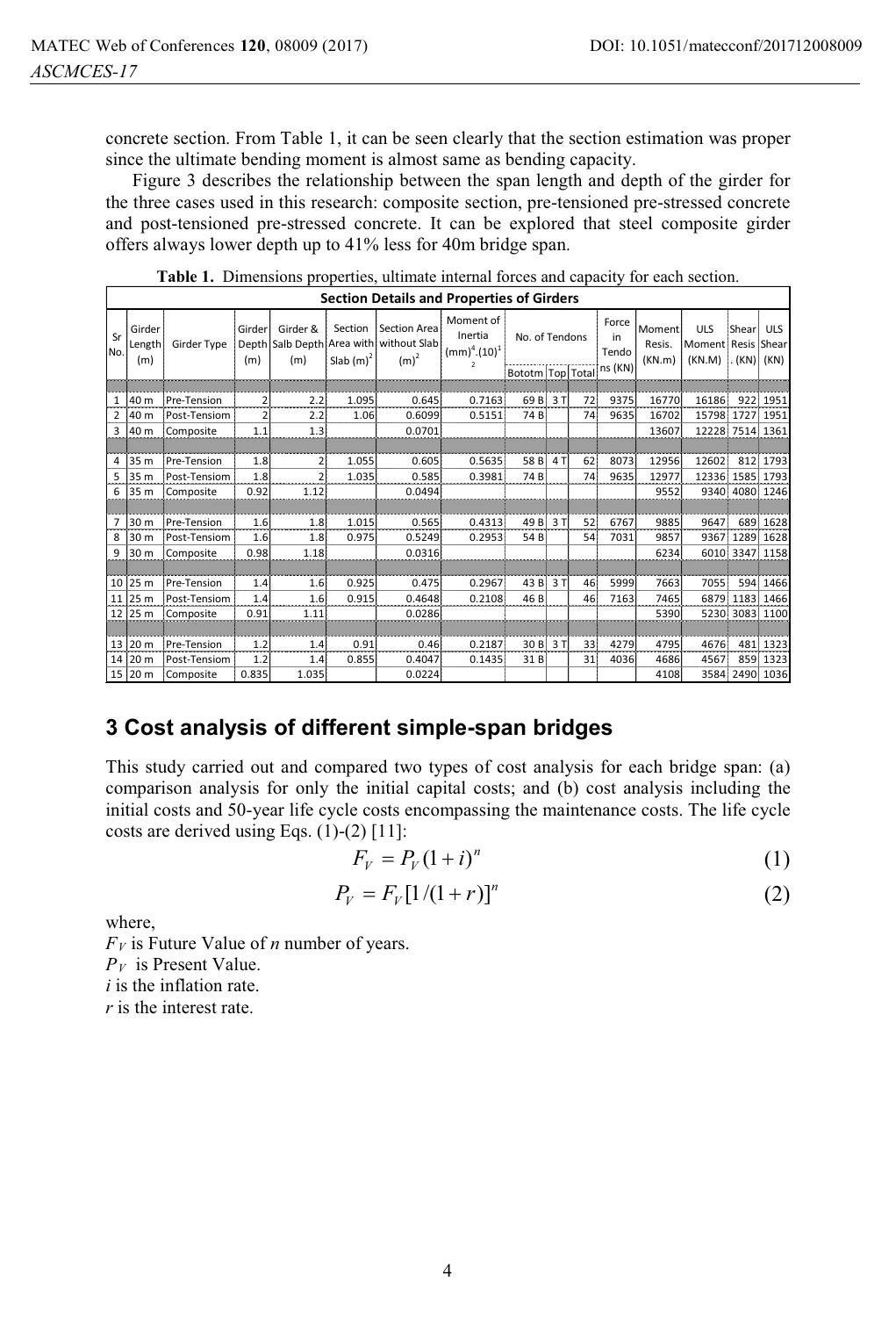

**Fig. 3.** The relationship between span and depth of the girder.

Following the preparation of the strutrual design for the three types of bridges with five lengths for each type, the material quantities have been calculated for each girder and listed in bill of quantities. These materials include: concrete, steel, strands, grounting, etc. In addition, the rate for each item in the BoQ has been based on average rates of previous projects in United Arab Emirates. The results of the analysis have been illustrated by the following bar-chart figures.

Figure 4 shows the total capital costs in Emirati Dirhams (DHS) of 4-girder bridges of different span and different section type. It is evident that for spans between 20m and 30m, the composite girder has the least capital cost compared with the pre-tensined and post-tensioned girders. However, for spans between 35m and 40m the composite girder is much expensive. The reason for that might be because of the structural loads and depths of girders required for short, medium and long spans.

Whereas, Figure 5 exhibits the 50-year life cycle costs for same bridges. It is worth mentioning that the daily cleaning, which is required for all types of bridges, was not included in the maintenance analysis, because it will not make any difference for the comparison analysis of this study. The daily cleaning will only add the same constant cost for all types of girders. From Figure 5, it is clear that, except for the 20m span, all other spans are more expensive with a composite girder compared to pre-tensined and post-tensioned girders. For both cases in Figures 4 and 5, the growth percentage in cost is increased as the span length is increased.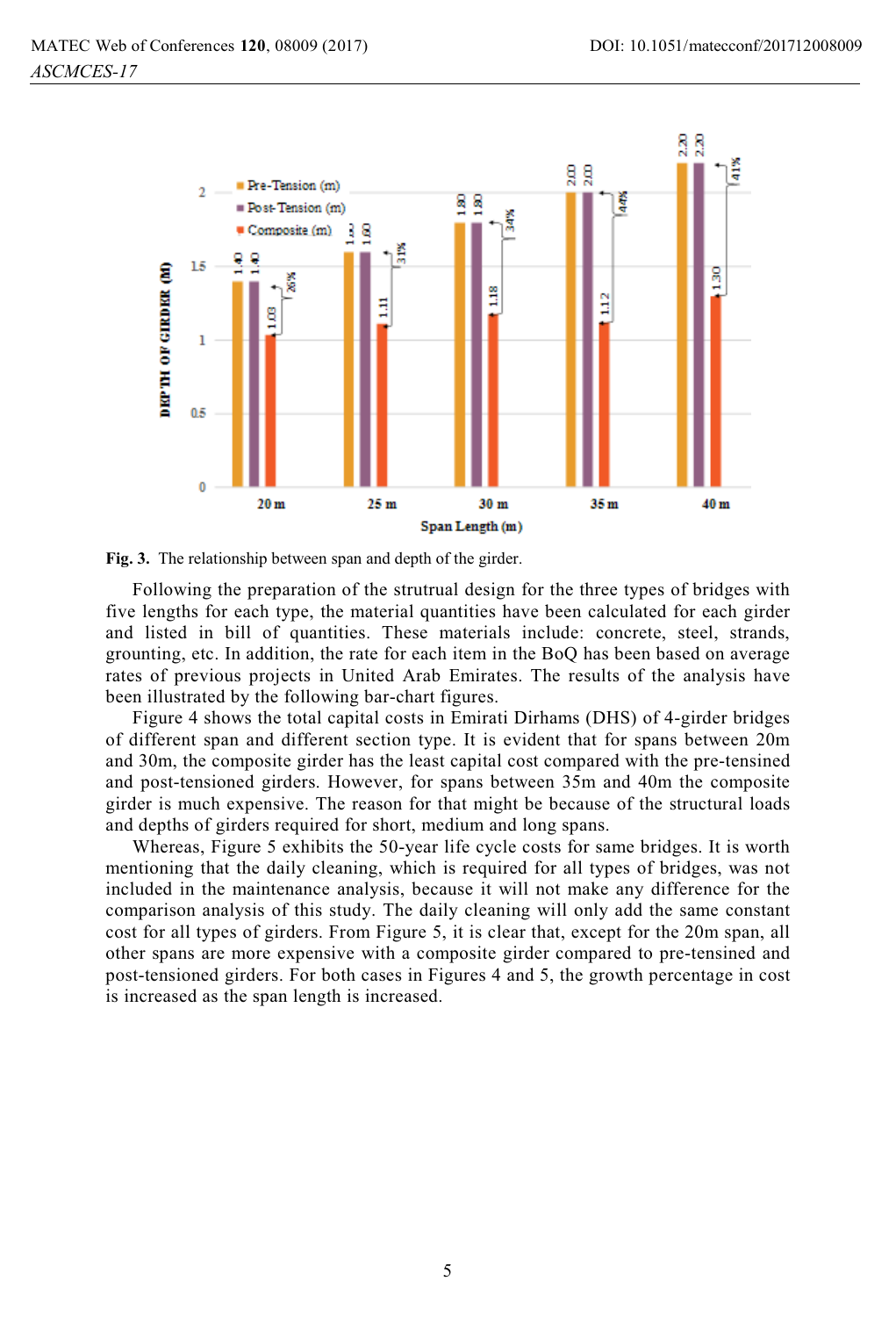

**Fig. 4.** The total capital costs (present value) for 8 girders of different span and section type.



**Fig. 5.** The total 50-year total life cycle cost (future value) for 8-girders of different span and section type.

The conclusion can be seen in Figure 6 which demonstrates the relative differences in cost for both steel composite section and pre-stressed concrete section for all spans. Figure 6 clarifies the considerable impact of maintenance and life cycle costs. Without maintenance consideration, the cost of composite-girder bridge is lower than the prestressed one up to span 30m. While, the 50-year life cycle cost with maintenance is always lower for the pre-stressed bridge. It reaches 45% less than the steel composite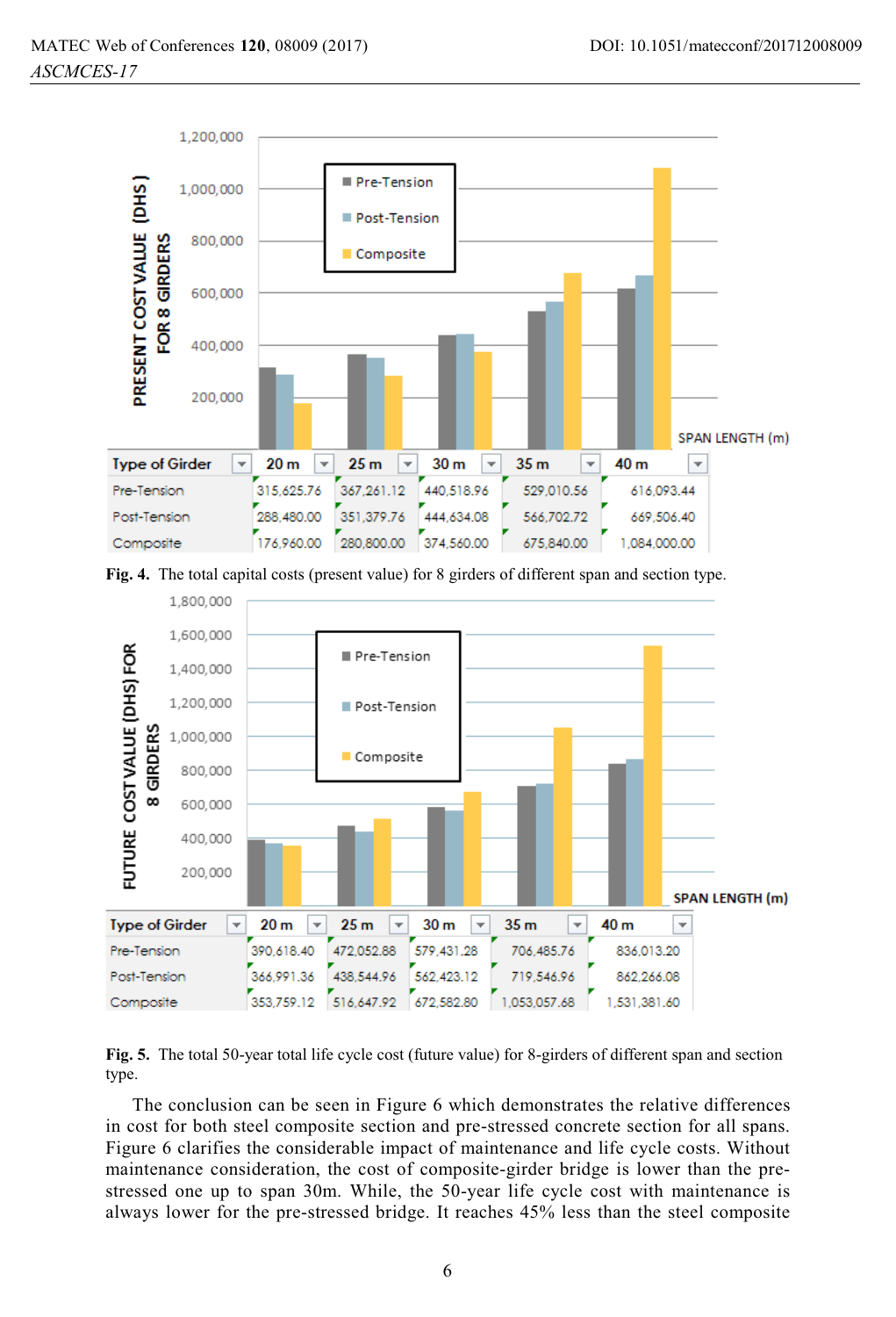bridge for 40m span. On the other hand, the FDOT[6] cost can be applicable only for 35m bridge span for capital cost and 25m bridge span in case of maintenance costs. Otherwise, having pre-stressed bridge provides much lower cost.



**Fig. 6.** The relative differences in cost for both steel composite section and pre-stressed section.

# **4 Conclusions**

In this paper, three types of girders were investigated: steel composite, pre-tensioned prestressed concrete and post-tensioned pre-stressed concrete. The structural design was analyzed for 5 span lengths: 20, 25, 30, 35 and 40m. Then, the capital construction cost and 50-year life cycle cost were accounted for 15 bridges according to each span and construction materials.

It was found that although steel composite section proposes lower section depth, but the life cycle cost of pre-stressed section is always lower and can reach 45% of the composite section cost in some cases. It was also evident that the longer the span of the girder the less expensive the pre-stressed section will be.

### **References**

- 1. J. Memmott, *Highway Bridges in the United States—an Overview*, U.S. Department of Transportation, Bureau of transportation statics, special report (2006).
- 2. Road and Transport Authority (RTA), *RTA statistics 2012* (2012).
- 3. B. Boatman, *Prestressed vs. Steel Beams: Expected Service Life*, Michigan Department of Transportation, State of Michigan (2010).
- 4. B. C. Bhagyashree C Jagtap and M. Shahezad , *Comparative Study of Prestressed Concrete Girder and Steel Plate Girder for Roadway Over Bridge*, International Journal of Scientific Research in Science, Engineering and Technology (IJSRSET), **2(1)**, pp.113-117 (2016).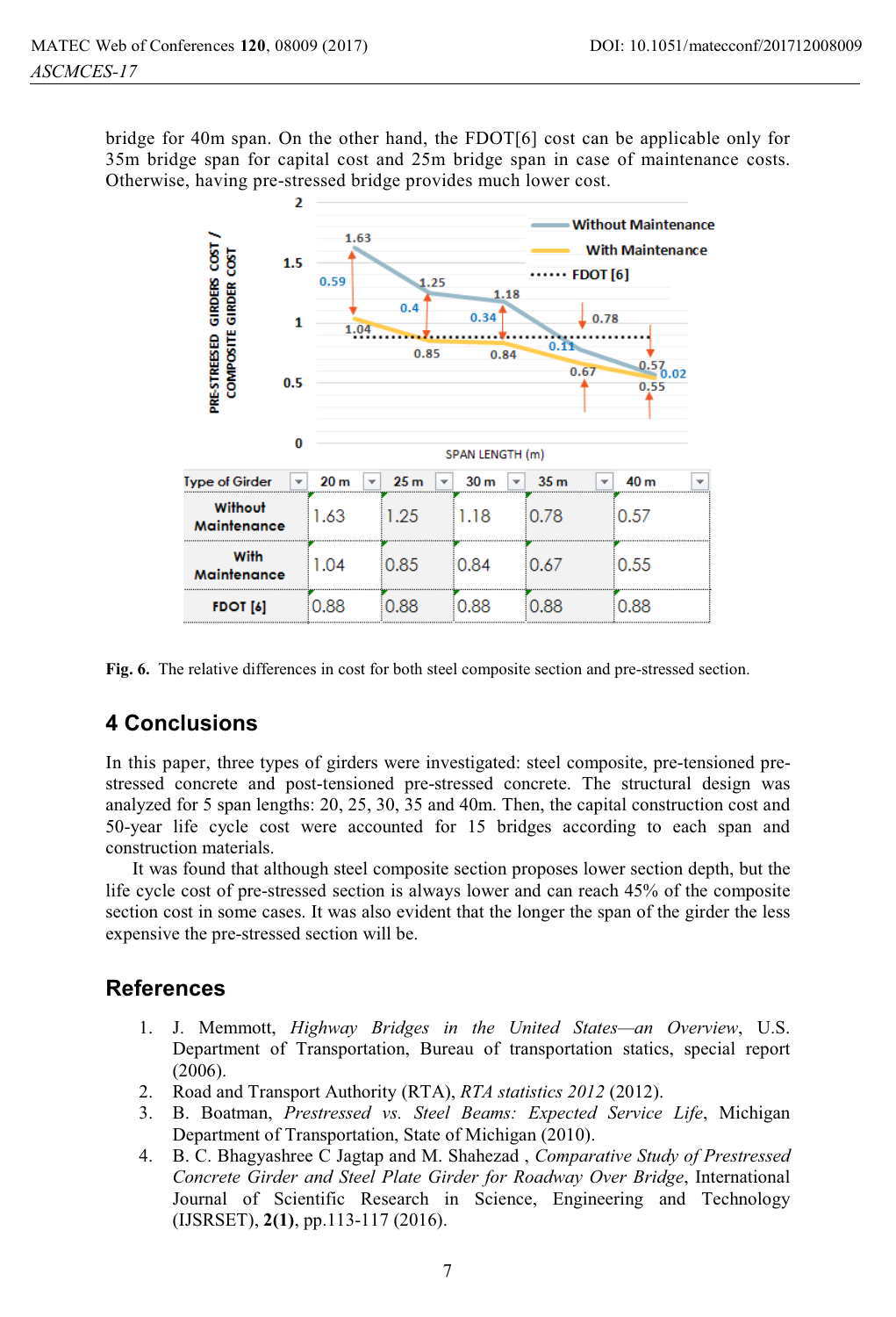- 5. N. Singh, N.P. Devgan, A.M. Kalra and S. Surinder Pal, *Effect on Economy on Successive Increase in the Span of Bridges*, Proceedings of the 2nd International Conference on Civil, Structural and Transportation Engineering (ICCSTE'16), Ottawa, Canada, May 5 – 6, **Paper No. 114**, pp. 1-8 (2016).
- 6. Florida Department Of Transportation (FDOT), *Bridge Costs, Transportation costs reports*, April 29 (2014).
- 7. Highway Agency, *BD37/01: Design manual for road and bridges: Loads for Highway Bridges,* London (2002).
- 8. Computer and structures, Inc., *SAP2000: Structural Analysis Program*, V15.0.1, Berkeley (2011).
- 9. British Standards Institution (BSI), *BS 5950-3.1: 1990, Structural use of steel work in building, Part 3: Design in composite construction, Section 3.1 Code of practice for design of simple and continuous composite beams*, London (2002).
- 10. British Standards Institution, *BS 8110-1: 1997 Structural use of concrete, Part 1: Code of practice for design and construction*, London (2002).
- 11. H.K.Baker and G.E. Powell, *Understanding Financial Management*, Blackwell Publishing Ltd., USA (2005).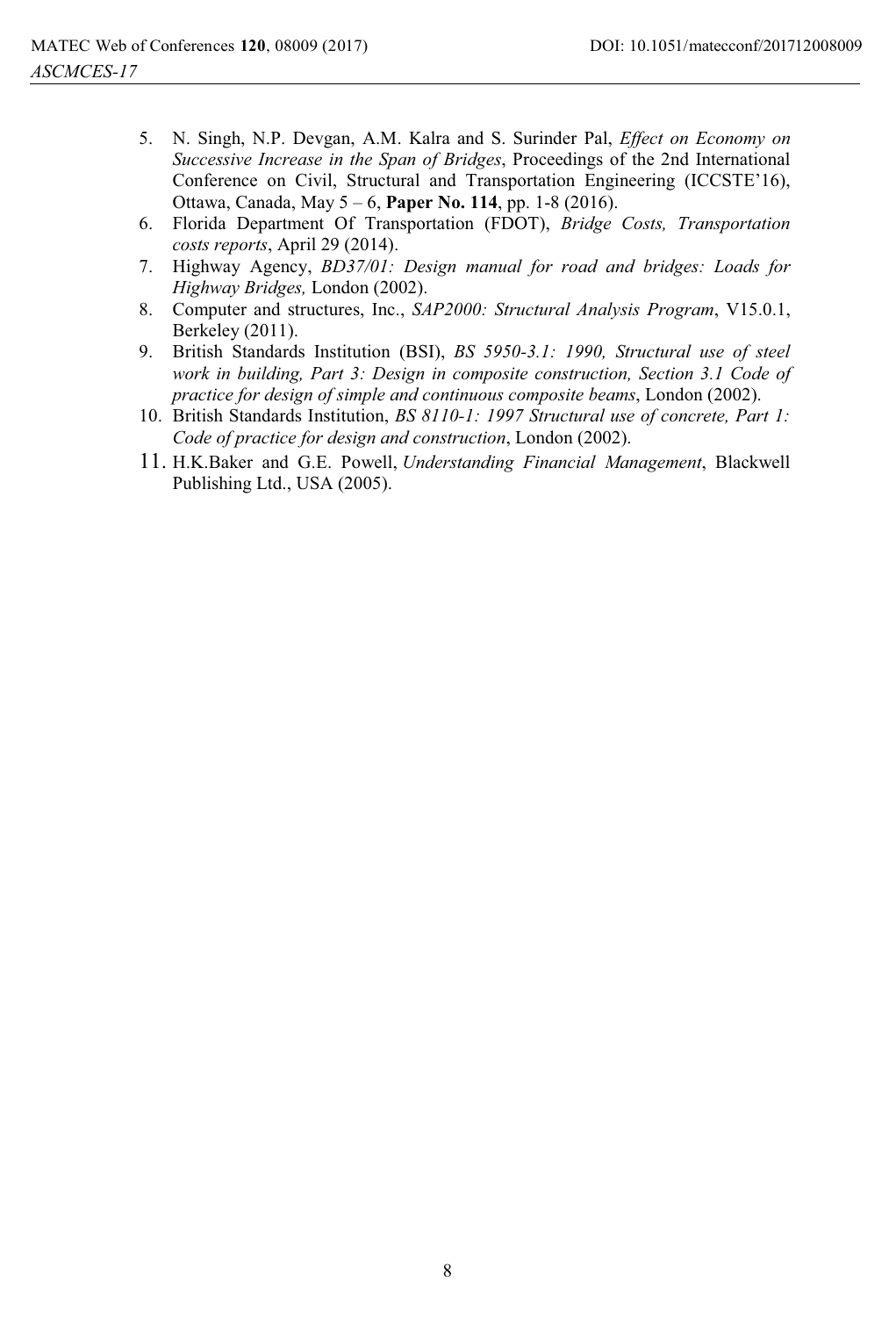# **APPENDIX A: Estimated sections for five different spans girderbridge**



**Fig. A-1.** Estimated sections for 20m-span bridge.



**Fig. A-2.** Estimated sections for 25m-span bridge.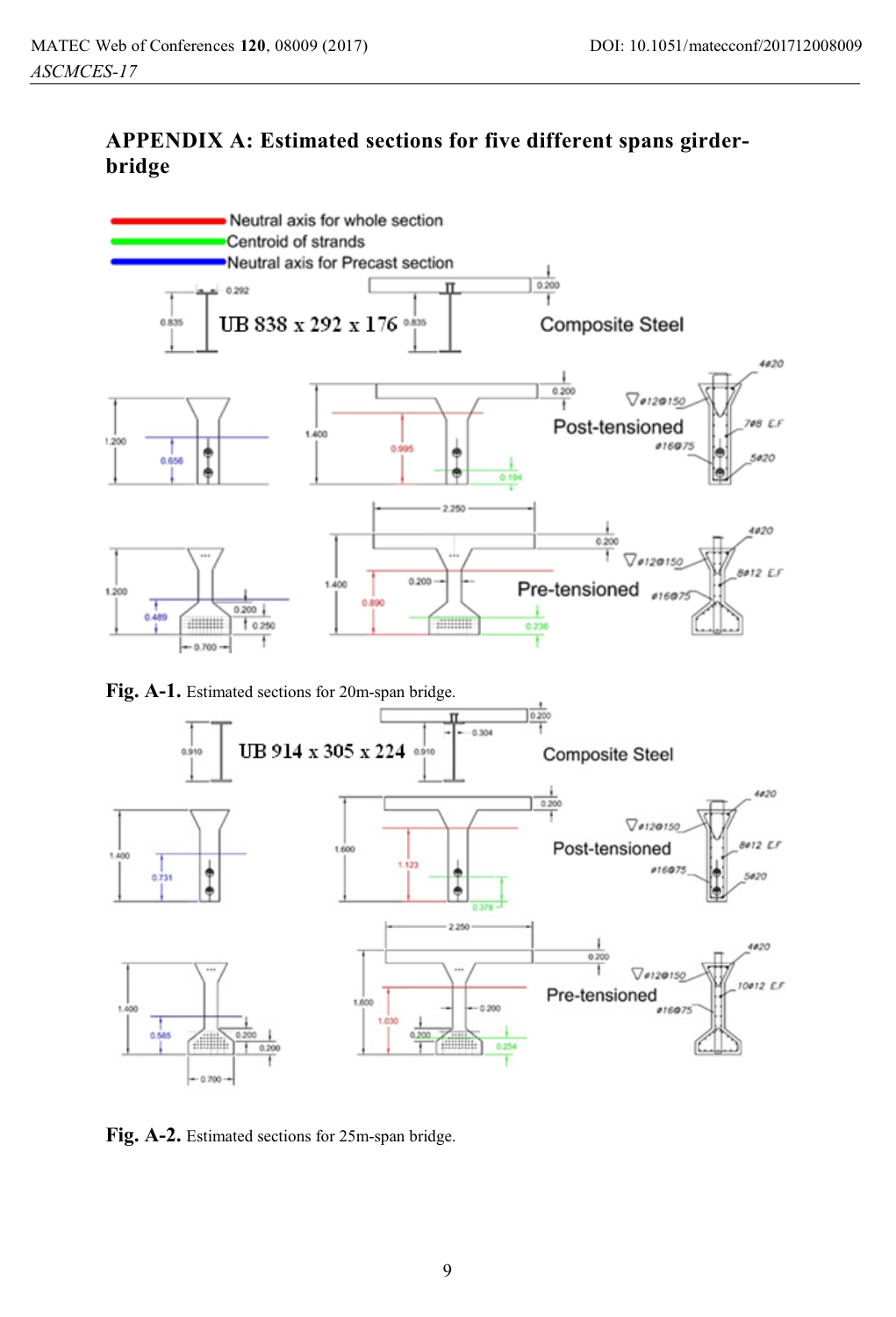

**Fig. A-3.** Estimated sections for 30m-span bridge.



**Fig. A-4.** Estimated sections for 35m-span bridge.